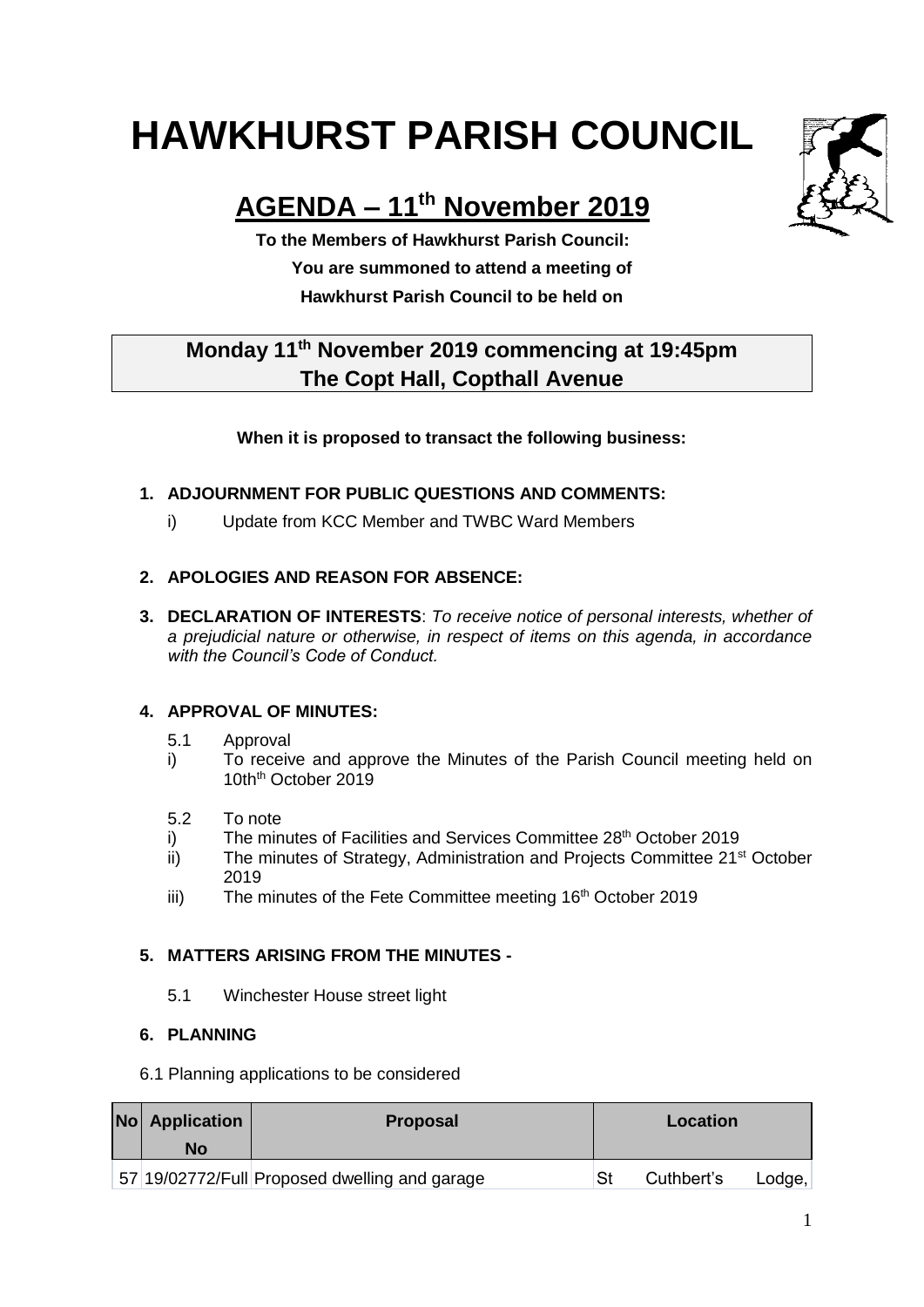|  |                                                                                                                                                                                                                                                                                                 | lane, Hawkhurst<br>Stream<br>TN18 4RB                            |
|--|-------------------------------------------------------------------------------------------------------------------------------------------------------------------------------------------------------------------------------------------------------------------------------------------------|------------------------------------------------------------------|
|  | 58 19/02884/Full Proposed construction of 1 no. studio unit                                                                                                                                                                                                                                     | Land at Highgate Mews,<br>Hawkhurst                              |
|  | 59 19/02654/Full Stationing of land for temporary agricultural Park Farm, Water Lane,<br>workers dwelling, re- use of existing Hawkhurst TN18 5AY<br>agricultural building as farm office and<br>welfare station, minor works for the formation<br>of access to waste tank (part retrospective) |                                                                  |
|  | 60 19/02994/Full New orangery to side elevation                                                                                                                                                                                                                                                 | 2, Cranford Farm Cottages,<br>Stream Lane, Hawkhurst<br>TN18 4RB |
|  | 61 19/02244/Full Erection of a single storey one bedroom 2 Belgrave Woodbury Road,<br>dwelling                                                                                                                                                                                                  | Hawkhurst TN18 4BZ                                               |

#### 6.2 Planning information on file

#### **7 MATTERS FOR FURTHER DISCUSSION:**

- 7.1 Proposed Multi Use Games Area report
- 7.2 Hawkhurst Cemetery Report
- 7.3 S106 Report, S106 request list and KCC Highway Improvement Plan for **Hawkhurst**

#### **8 REPORTS OF COMMITTEE CHAIRMEN AND UPDATES**

- i) Facilities and Services Committee Cllr Fitzpatrick, see action plan on file
- ii) Strategy, Administration and Projects Committee see action plan on file
- iii) Personnel Cllr Green staff payment.
- iv) Community Centre Working Group Next meeting 2<sup>nd</sup> December 2019
- v) Fete Committee Cllr Hunt

#### **9. FINANCE:**

#### To be tabled on the evening

9.2 Agreement to pay payments schedule

#### **10. CORRESPONDENCE – see file**

| <b>No</b> | <b>Date</b> | From        | <b>Issue</b>                       |
|-----------|-------------|-------------|------------------------------------|
|           | 17.10.19    | <b>KALC</b> | Invite to AGM                      |
|           | 17.10.19    | <b>TWBC</b> | Extension of TWBC draft Local Plan |
|           |             |             | consultation period                |